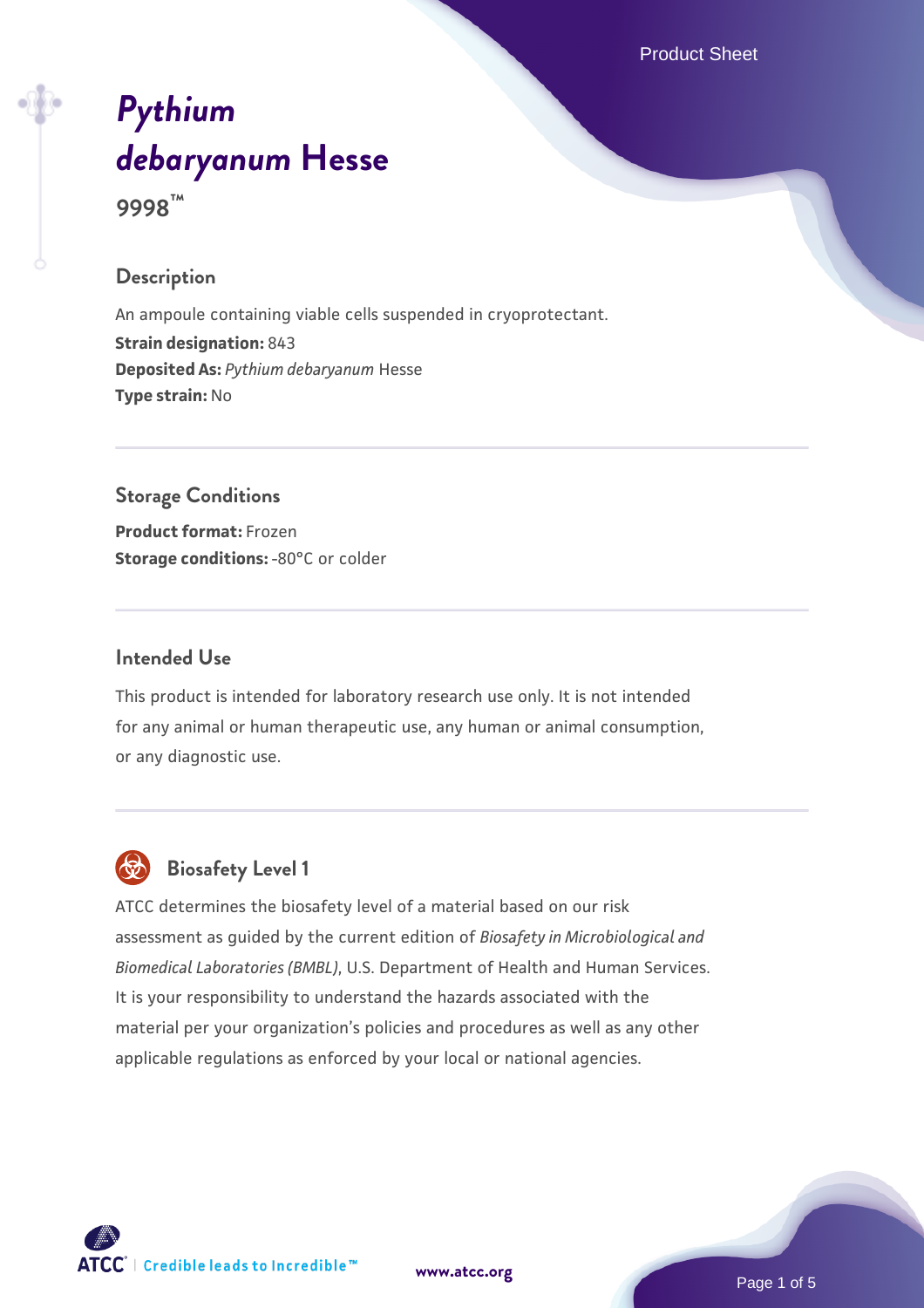#### **[Pythium debaryanum](https://www.atcc.org/products/9998) [Hesse](https://www.atcc.org/products/9998) Product Sheet** Product Sheet **9998**

ATCC highly recommends that appropriate personal protective equipment is always used when handling vials. For cultures that require storage in liquid nitrogen, it is important to note that some vials may leak when submersed in liquid nitrogen and will slowly fill with liquid nitrogen. Upon thawing, the conversion of the liquid nitrogen back to its gas phase may result in the vial exploding or blowing off its cap with dangerous force creating flying debris. Unless necessary, ATCC recommends that these cultures be stored in the vapor phase of liquid nitrogen rather than submersed in liquid nitrogen.

# **Certificate of Analysis**

For batch-specific test results, refer to the applicable certificate of analysis that can be found at www.atcc.org.

# **Growth Conditions**

**Medium:**  [ATCC Medium 307: Cornmeal agar](https://www.atcc.org/-/media/product-assets/documents/microbial-media-formulations/3/0/7/atcc-medium-307.pdf?rev=5cd8aaa5fcde44f5873396cc2a06f590) **Temperature:** 24°C

# **Handling Procedures**

**Frozen ampoules** packed in dry ice should either be thawed immediately or stored in liquid nitrogen. If liquid nitrogen storage facilities are not available, frozen ampoules may be stored at or below -70°C for approximately one week. **Do not under any circumstance store frozen ampoules at refrigerator freezer temperatures (generally -20°C)**. Storage of frozen material at this temperature will result in the death of the culture.



**[www.atcc.org](http://www.atcc.org)**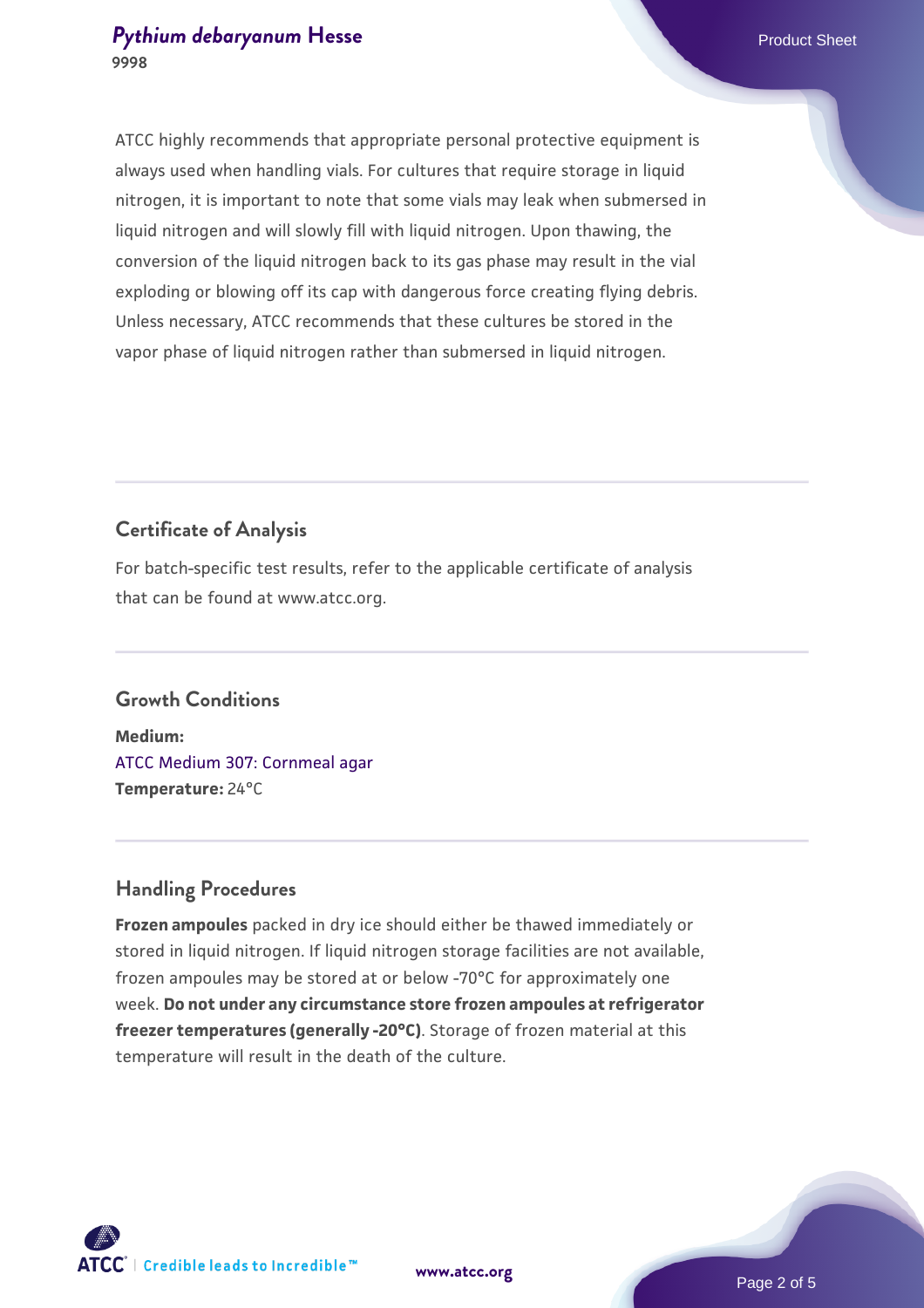#### **[Pythium debaryanum](https://www.atcc.org/products/9998) [Hesse](https://www.atcc.org/products/9998) Product Sheet** Product Sheet **9998**

- 1. To thaw a frozen ampoule, place in a **25°C to 30°C** water bath, until just thawed **(approximately 5 minutes)**. Immerse the ampoule just sufficient to cover the frozen material. Do not agitate the ampoule.
- 2. Immediately after thawing, wipe down ampoule with 70% ethanol and aseptically transfer at least 50 µL (or 2-3 agar cubes) of the content onto a plate or broth with medium recommended.
- 3. Incubate the inoculum/strain at the temperature and conditions recommended.
- 4. Inspect for growth of the inoculum/strain regularly for up to 4 weeks. The time necessary for significant growth will vary from strain to strain.

# **Material Citation**

If use of this material results in a scientific publication, please cite the material in the following manner: *Pythium debaryanum* Hesse (ATCC 9998)

#### **References**

References and other information relating to this material are available at www.atcc.org.

#### **Warranty**

The product is provided 'AS IS' and the viability of ATCC® products is warranted for 30 days from the date of shipment, provided that the customer has stored and handled the product according to the information included on the product information sheet, website, and Certificate of Analysis. For living cultures, ATCC lists the media formulation and reagents that have been found to be effective for the product. While other unspecified media and reagents may also produce satisfactory results, a change in the ATCC and/or depositor-recommended protocols may affect the recovery, growth, and/or function of the product. If an alternative medium



**[www.atcc.org](http://www.atcc.org)**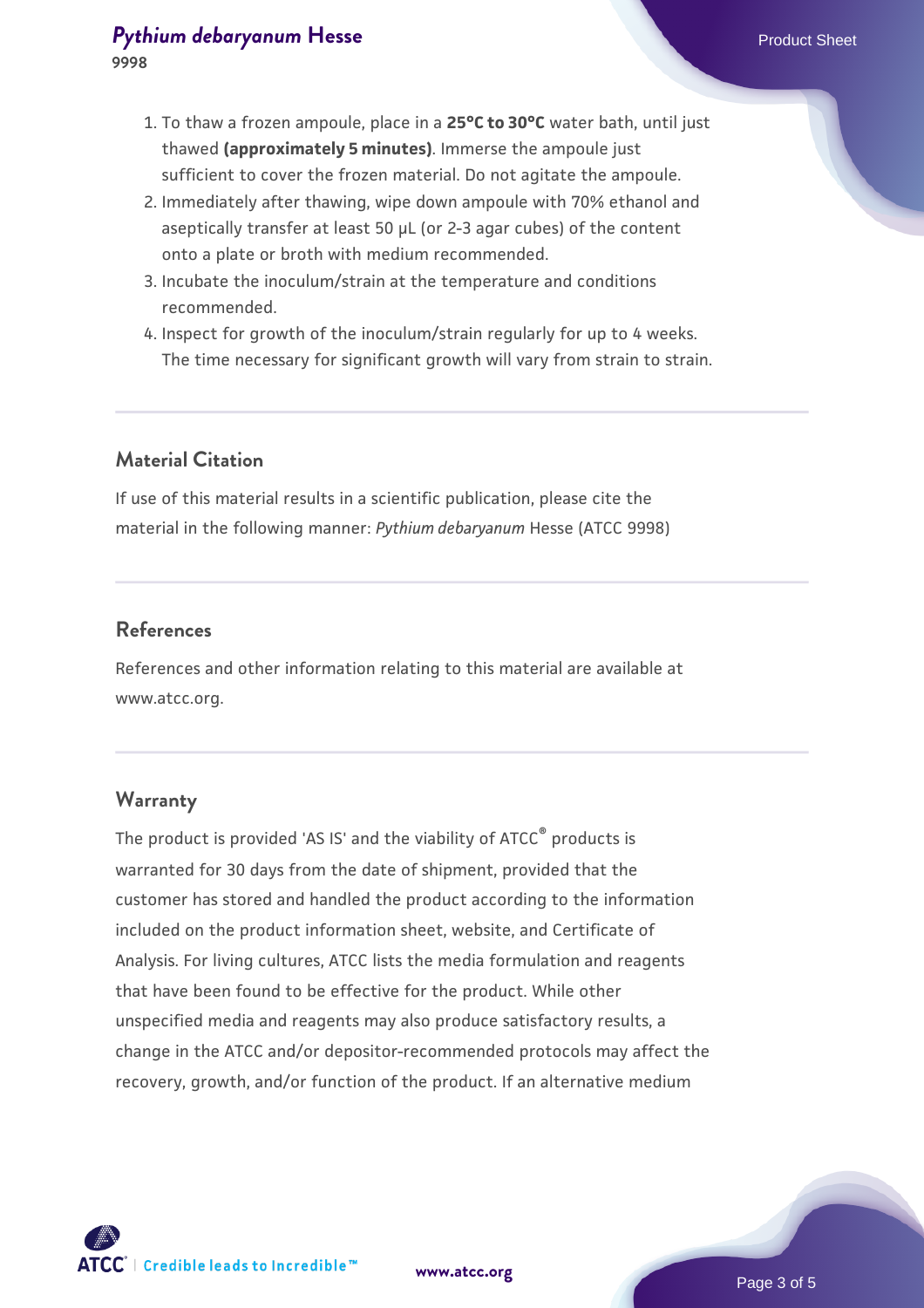#### **[Pythium debaryanum](https://www.atcc.org/products/9998) [Hesse](https://www.atcc.org/products/9998) Product Sheet** Product Sheet **9998**

formulation or reagent is used, the ATCC warranty for viability is no longer valid. Except as expressly set forth herein, no other warranties of any kind are provided, express or implied, including, but not limited to, any implied warranties of merchantability, fitness for a particular purpose, manufacture according to cGMP standards, typicality, safety, accuracy, and/or noninfringement.

#### **Disclaimers**

This product is intended for laboratory research use only. It is not intended for any animal or human therapeutic use, any human or animal consumption, or any diagnostic use. Any proposed commercial use is prohibited without a license from ATCC.

While ATCC uses reasonable efforts to include accurate and up-to-date information on this product sheet, ATCC makes no warranties or representations as to its accuracy. Citations from scientific literature and patents are provided for informational purposes only. ATCC does not warrant that such information has been confirmed to be accurate or complete and the customer bears the sole responsibility of confirming the accuracy and completeness of any such information.

This product is sent on the condition that the customer is responsible for and assumes all risk and responsibility in connection with the receipt, handling, storage, disposal, and use of the ATCC product including without limitation taking all appropriate safety and handling precautions to minimize health or environmental risk. As a condition of receiving the material, the customer agrees that any activity undertaken with the ATCC product and any progeny or modifications will be conducted in compliance with all applicable laws, regulations, and guidelines. This product is provided 'AS IS' with no representations or warranties whatsoever except as expressly set forth herein and in no event shall ATCC, its parents, subsidiaries, directors, officers, agents, employees, assigns, successors, and affiliates be liable for indirect, special, incidental, or consequential damages of any kind in connection with or arising out of the customer's use of the product. While reasonable effort is made to ensure authenticity and reliability of materials on deposit, ATCC is